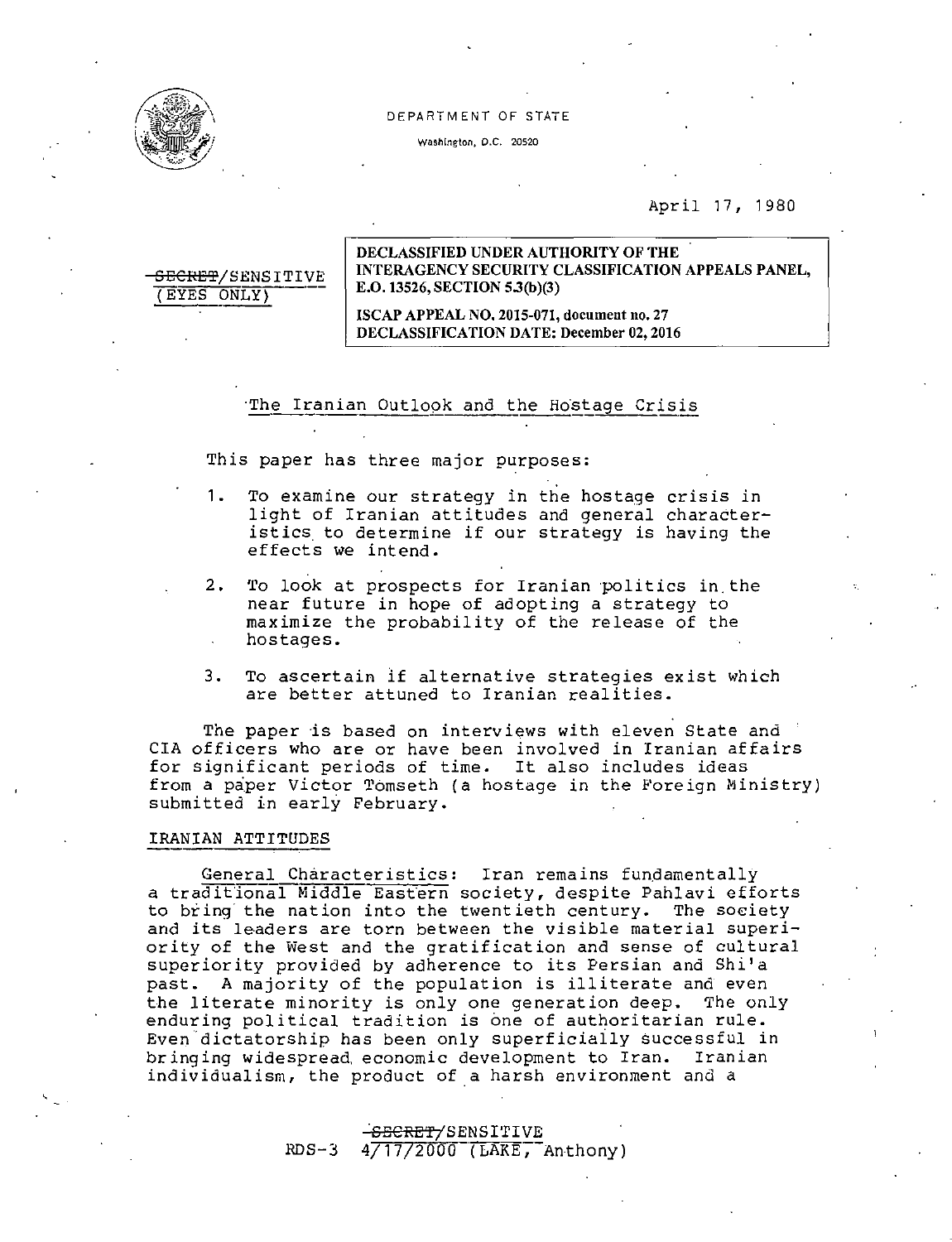turbulent history, and Shi'a doctrine, which is fundamentally opposed to secular authority, and much less receptive to centralization than Sunni Islam, pose formidable obstacles to development. Iran's rugged ferrain and sometimes painful historical experience have resulted in a society characterized by deep class, religious, tribal and communal differences.

Within this traditional but turbulent society, Iranian behavior places a premium on survival. The Iranian mindset is based on insecurity, suspicion and xenophobia. Iranians have a national sense of.vulnerability which results in domineering behavior (particularly towards the weak), and a need to challenge others constantly ·to prove their own worth or to confirm their unspoken suspicion of lack of worth. Iranians tend to regard those outside their extended family or circle of close friends, and especially foreigners, as<br>hostile. They deal with the world through dominance where They deal with the world through dominance where possible, and through manipulative and calculated submission where necessary.

Iranians are able to change loyalties or·direction through quick and painlessly rationalized shifts in response to perceptions of the moment's most expedient course. A highly developed sense of personal survival and a belief that events are subject to manipulation through personal contact somewhat overshadows the traditional Islamic fatalism, which is also present. These traits plus the fact that there are no protective secular institutions in Persian· society mean that individuals seek protection and reward from strong leaders. The leaders themselves are constantly engaged in manipulation so, to the Western observer, many decisions seem to be based on momentary expediency.

An important result of the individualism, manipulation and personalization of power in Iranian society is the "partibazi" system. It is an accepted means of personal and family advancement characterized by currying favors from higher ups on the social-political-economic scale, and manipulation of those below. Partibazi is the way things get done in Iran.

A belief in manipulation by others also allows Iranians to avoid responsibility or guilt for their actions, which can ultimately be laid to God or to external forces. "Truth," in

SECRE'l'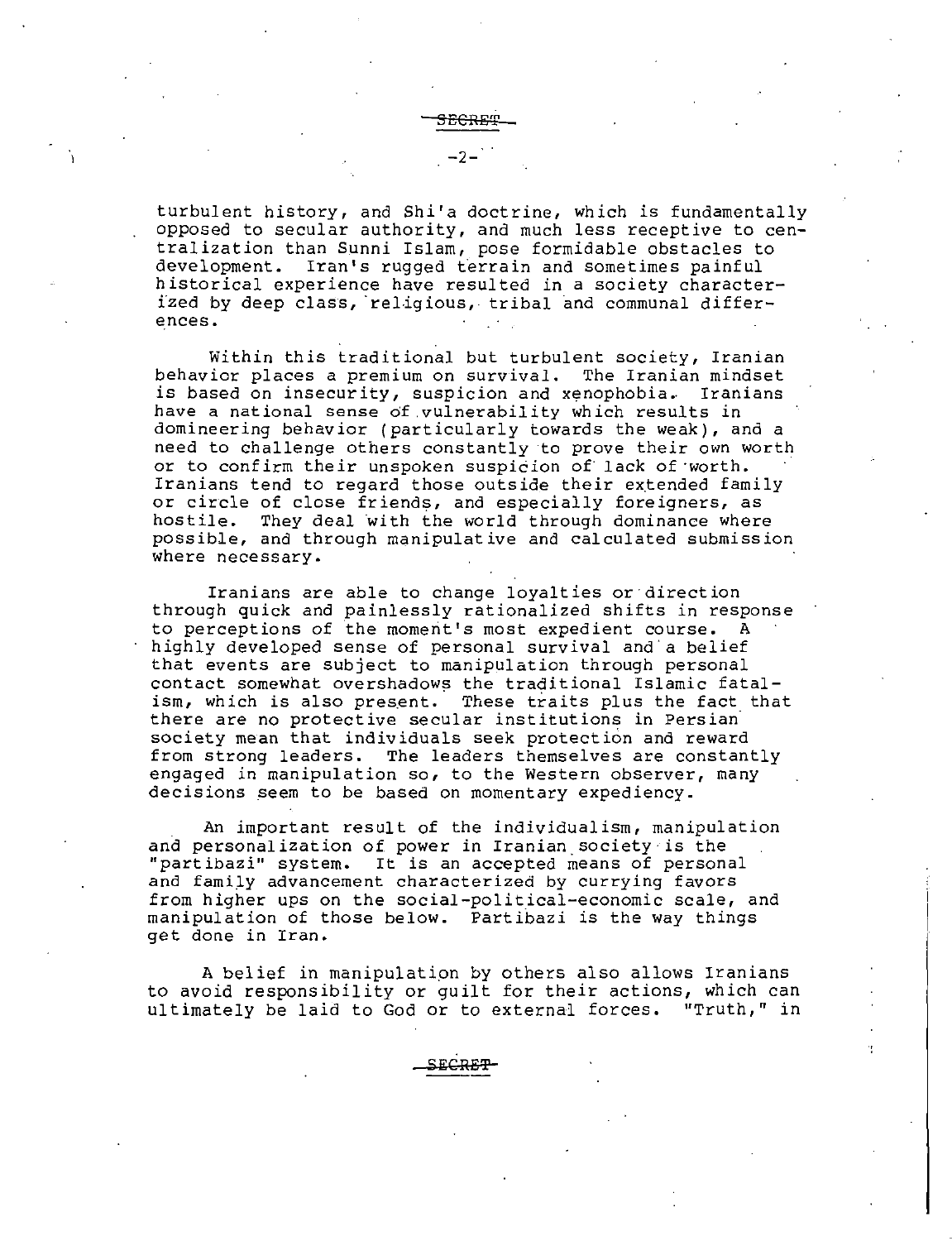the Western sense, is not an objective reality; rather, it is subjective and is manipulated to advance one's personal interests. Iranians do not expect others to "tell the truth" -- instead, there is a constant search for the "real meaning" behind any given statement.

Iranians are thus great believers in conspiracy theories. For example, it is commonly believed in the Tehran bazaars that Beheshti is controlled by the Germans and the British. Many Iranians believe that the hostage crisis is a conspiracy by the British and the Germans to deprive the US of its power in Iran. Presumably, this is a response to the events of 1953 when the common belief was that we ousted the British as controllers of Iran's destiny.

Success in Iranian society requires a constant flexibi lity overlaying a basic personal/family/Islamic core. This produces a cultural tension which contains the potential for frequent emotional outbursts which may seem irrational in Western terms, and which is exacerbated by the attractions of Western culture. The need for flexibility leads to concentration on short term gains rather than long term benefits.

Finally, Iranians try to balance their hostility/ flexibility patterns through the development of extremely close friendships with trusted individuals. Close relationships can only exist on an individual or highly restricted basis, while hostility is usually generalized.

In the present US-Iran crisis, these behavior patterns have helped to produce a hostile reaction against the United States as the powerful foreign manipulator whose hand, "through its direct ion of its puppet, the Shah, ·is responsible for virtually all Iranian ills. Given the strong base of support for these anti-American perceptions in the Iranian psychology, there is virtually no chance that the Iranian people or their leadership (especially the clerics) can be convinced of our essential morality and benevolence.

Khomeini·himself has an implacable hatred for the United States. He calls us "satan," one of the most pejorative terms in Farsi. This firm antipathy toward the us undergirds his reactions to what we may do in this crisis or on other issues. The Ayatollah has :great patience -- he

aECRE'E'

"-- I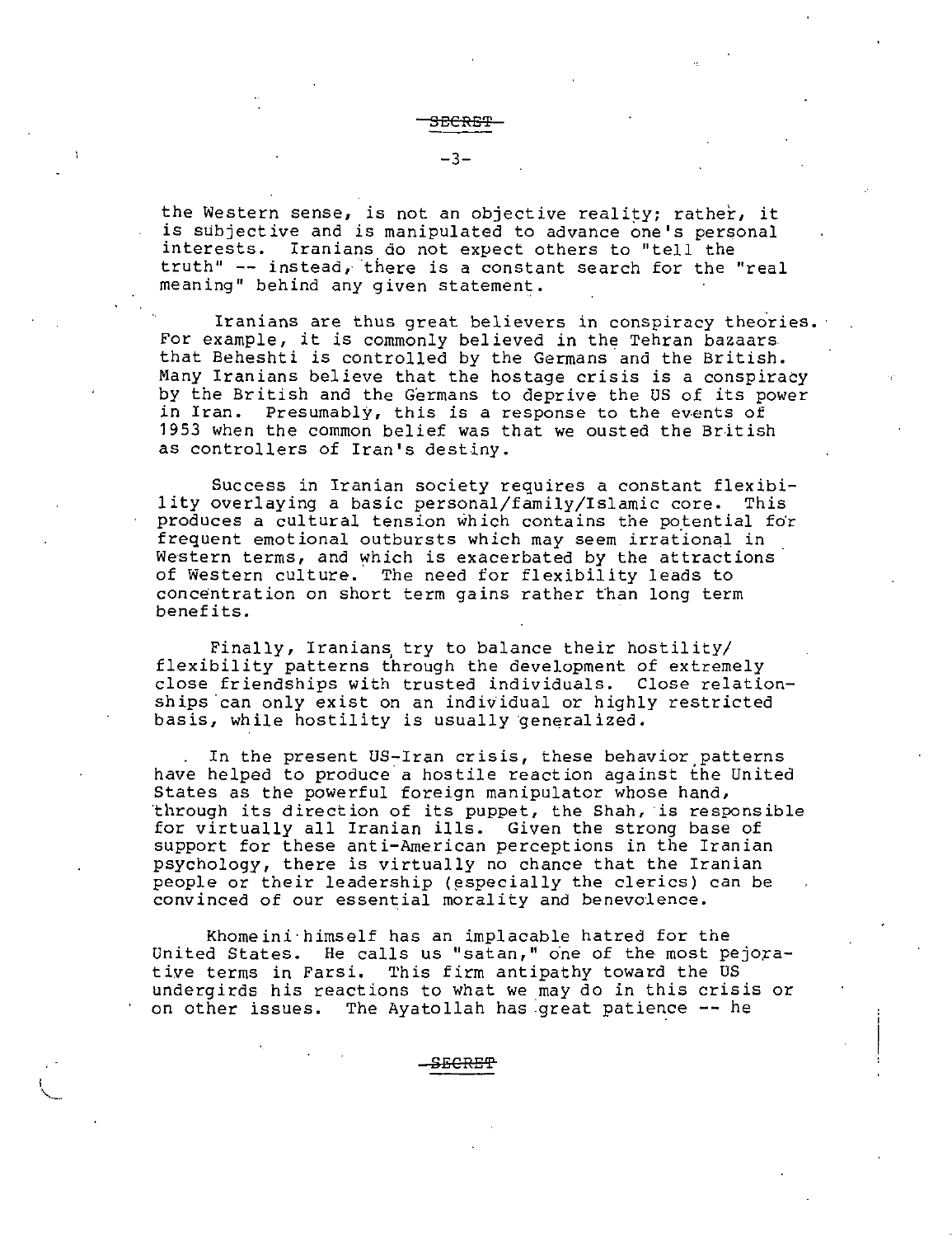waited 35' years for the Shah's demise, and he believes· that the hostage crisis, even if it drags out for an extended period,·has given *him* an effective weapon against the US as. well as a useful tool to further the aims of the Islamic Revolution inside and outside Iran.

Impact of the Revolution on the Iranian Outlook: The basic Iranian mindset has not been changed by the Revolution. Insecurity, suspicion and manipulation have been noted as salient features of Iranian society by many observers over the years. The revolution has, if anything, heightened these traits. The exaggerated rhetoric and annoying'arrogance shared by the leadership and the revolutionary shock troops, such as the militants in our embassy, reflect a deep cultural vulnerability at the same time they attempt to mask it. Since the revolution, a great deal of attention has been focused on Shi'a Islam's impact on Iranian behavior. However, some· aspects of Shi'a philosophy have been given either too much weight or.·have not been understood in an Iranian context.

Martyrdom is one such concept. Shi'a Islam does glorify martyrdom. 'Revolutionary rhetoric consistently emphasizes the martyrdom theme. Shi'a lore is replete with gory tales of the martyred faithful -- two of the most revered Shi'a figures are Hassan and Hussein, who suffered death at the hands of Muslim rivals. During Moharram Shi'as flagellate themselves (some *with* lightweight aluminum chains) as a demonstration of their willingness to suffer pain and even *die* for Islam.

On the other hand, another important Shi'a and Iranian practice is dissembling. This tactic places paramount importance on survival and allows the faithful to do or say whatever is necessary to preserve their safety and guarantee *their* own survival. Dissembling has allowed Iranians to adapt and retain their own national identity during the many foreign invasions they have suffered. Through centuries of use, it has become deeply ingrained in Iranian behavior.

Khomeini himself chose survival (exile to Iraq) in 1963 rather than the martyrdom which the Shah had doubtlessly offered. And Khomeini remained safe for 15 years until he perceived that the Shah had weakened. In the same way, Iranian students in this country, silent

**CECRE'f** 

 $-4-$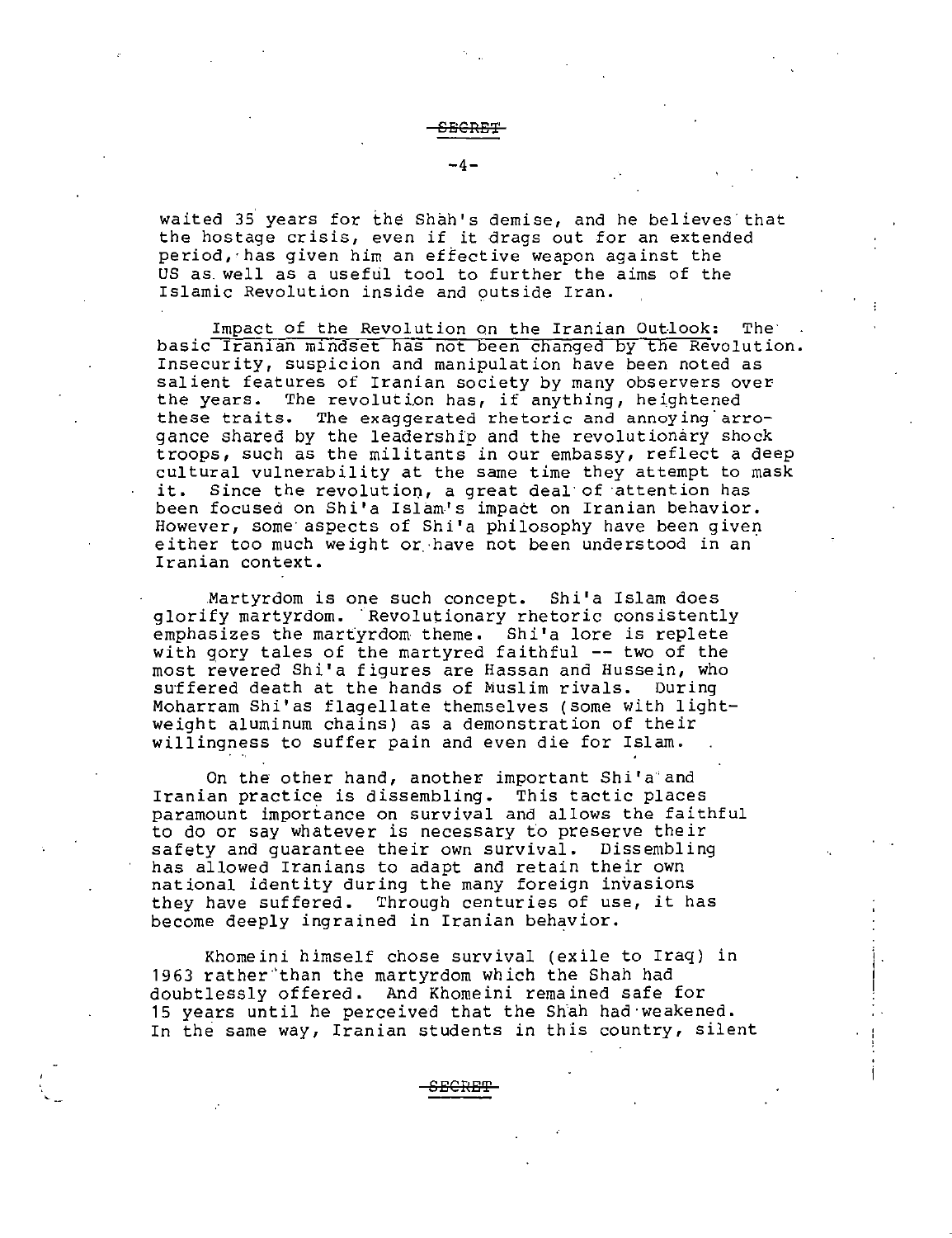#### **SECKEl'**

#### $-5-$

now for four months, have not grown weary of their cause. Rather, they perceive their own position here to be increasingly tenuous. Their compliance is a·manifestation of their willingness to do what is necessary to survive .(to remain in the US).

The leadership, originally exhilarated by by the success of the revolution, is more insecure now that it faces the bewildering task of governing Iran. They have destroyed the old political framework with no imaginative unified or coherent policy to build a new one.

It is only when the very survival of the Islamic Revolution is threatened that the ruling revolutionaries can work together·to find a solution. Khomeini himself has changed his position only a very few times and only when he saw an immediate and direct threat to the revolution. This saw an immediate and direct threat to the revolution. is best illustrated by his *policy* toward the Kurds. Soon after the revolution, the Kurds began to talk of a compromise. constitution which would allow them some regional autonomy. Khomeini responded firmly and said there would be no compromise. After the Kurds revolted, roundly. defeated the demoralized, regulars and proceeded to scatter the Pasdaran, Khomeini rapidly changed his position. He has recently offered the Kurds more independence than they ever have had under a central government in Iran.

The concept of political legitimacy is changed. Under. the Shah there was a secular middle class ethos, but this view was bankrupted by the revolution. The new Islamic culture is substituting the concepts of religious and revolutionary unity and the important Shi'a doctrine of a leader who is a channel to God. This pattern rejects the West, but it could easily shift back as a result of some new political upheaval. Many Iranians never accepted the Western ethos, although they saw its tangible benefits. In the same way, many Iranians are unconvinced by the Islamic ethqs, although they believe in its ultimate spiritual benefits..

The revolution has probably had a greater effect on urban youth than on any other group in Iran. The convinced revolutionaries probably experience a greater sense of camaraderie with their political·fellows than would have been the case in pre-revolutionary Iran and many would like

**SECFtE'f**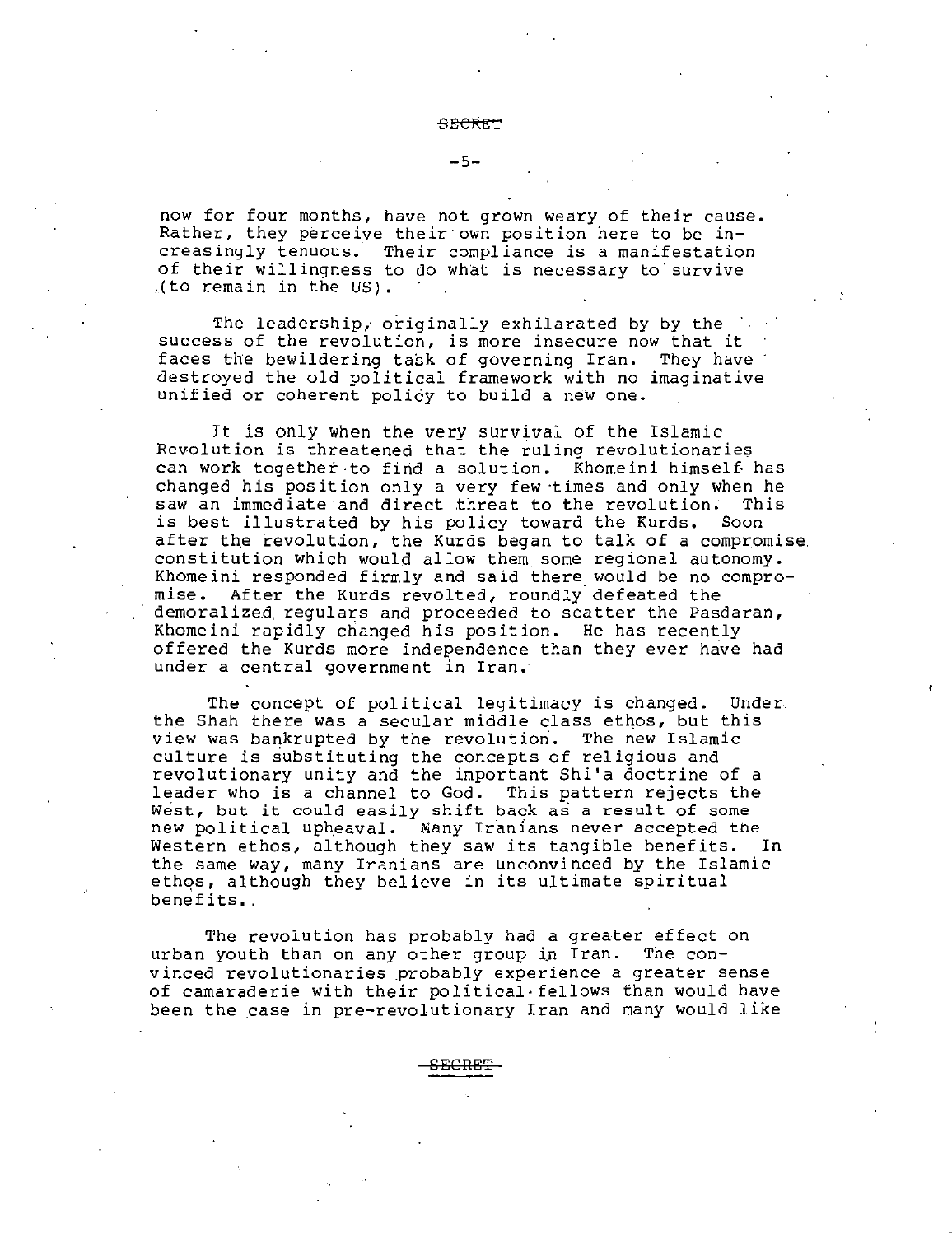-6

to extend their sense of accomplishment through Islam to brother Muslims. However, the'ir sense of morality and revolutionary purity may not survive for long in a system which remains corrupt and fundamentally unable to meet the demands of governing Iran.

# IRANIAN POLITICAL OUTLOOK

Developments in the Near Term: Most respondents believe that a consolldat10n of Bani Sadr's power would 'be the most favorable political evolution for resolving the hostage crisis. However, none sees this as a likely development..

There is general agreement that the near future will see the growth of the power of the clerical party with the real focus of power remaining in Khomeini (assuming he The Imam will rule through manipulation and through his veneration by the mass of Iranians. So long as Khomeini lives it is unlikely that significant alternative power centers will flourish. Khomeini, like other Persian strongmen, is a master of the practice of using others to counter-balance each other to enhance the central power. The clerics are likely to dominate or at least have the largest faction in the new parliament. One officer suggests that this could lead to release of the hostages by' the parliament if the Revolutionary Council agrees that it should do so. All others expect continued power struggles and factionalism, accompanied by violence, governmental incompetence, and the inability to deal with the nat ion's economic problems. It is thus unlikely that Parliament<br>alone will quickly solve the hostage crisis. The best we alone will quickly solve the hostage crisis. could hope for would be that Parliament might transfer the hostages away from the control of the militants in exchange for the US' meeting some onerous demands. This situation is unlikely to change until some time after Khomeini's death.

External pressures could hasten the decline of the moderates and the consequent rise of the hardliners.

Not even the most optimistic-respondent can foresee a likely political evolution in Iran in the next few months which would favor' the release of the hostages. Any attempt on our part to support Bani Sadr in even the most subtle or nuanced fashiori would play into the hands of his opponents.

**SECRE'f'**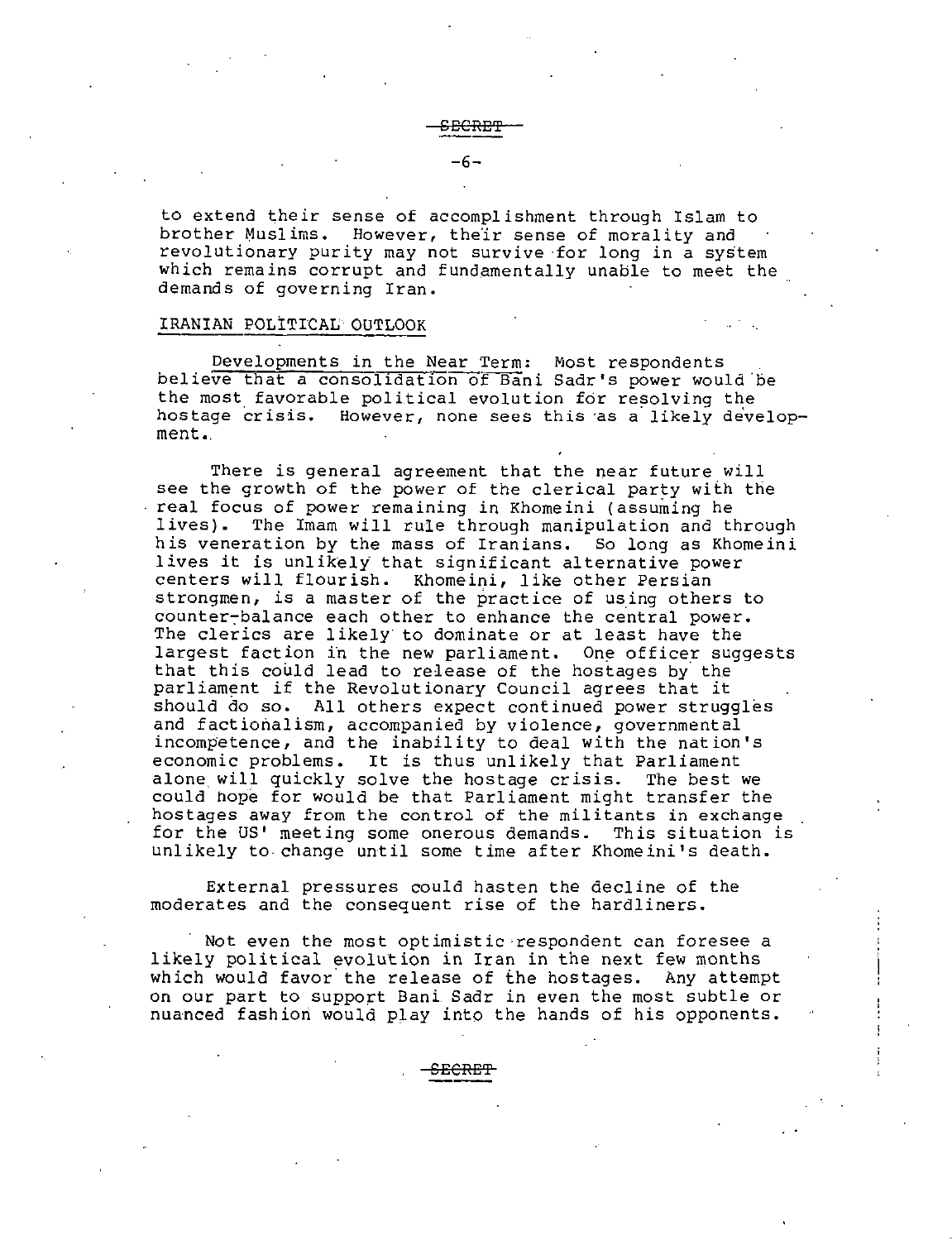Khomeini's Death: Two officers believe that this would be a positive development as it would remove the ultimate support of the militants and facilitate the release of the hostages by any so-minded government after the period of turmoil likely to follow his demise. The rest believe that the "period of turmoil" would be a very dangerous one for the hostages. National grief at his death could result in impulsive anti-US behavior. During the chaos after Khomeini, the hostages would be a prize and their possession a proof of revolutionary legitimacy. No party will be able to release the hostages during this period lest they be accused of moderation towards the us.

A deathbed "will" by Khomeini setting. rigid conditions for the hostages' release would reduce the flexibility of all factions even further.

A slightly better scenario might result if Khomeini's passing comes· after an illness during which he first names a moderate successor or reconfirms in some way the powers of Bani Sadr as he did when last ill. This might help Bani Sadr to establish himself in power as the chosen of the Imam or, more likely, alleviate somewhat the worst effects of the post-Khomeini power struggle.

War With Iraq: The officers agreed that there would be little danger to the hostages from a conflict with Iraq unless the Iraqis scored major gains, probably near to Tehran (not likely). An Iranian defeat could weaken the hardliners by pointing out the wisdom of those who insist on· maintaining ties to the West if for no other reason than to maintain the Iranian arsenal. However, it is not clear that Bani Sadr could translate such an advantage into control of the hostage situation.

The recent threats by the militants are interpreted as an attempt to get the US to use whatever influence we might have to convince Iraq to restrain its forces.

### REACTIONS TO OUR POLICIES TO DATE

Our policies so far during the crisis have been a mixture of inducements and pressures, at times purposefully unbalanced. We asked the officers to give their views on

**SECRE'%'** 

-7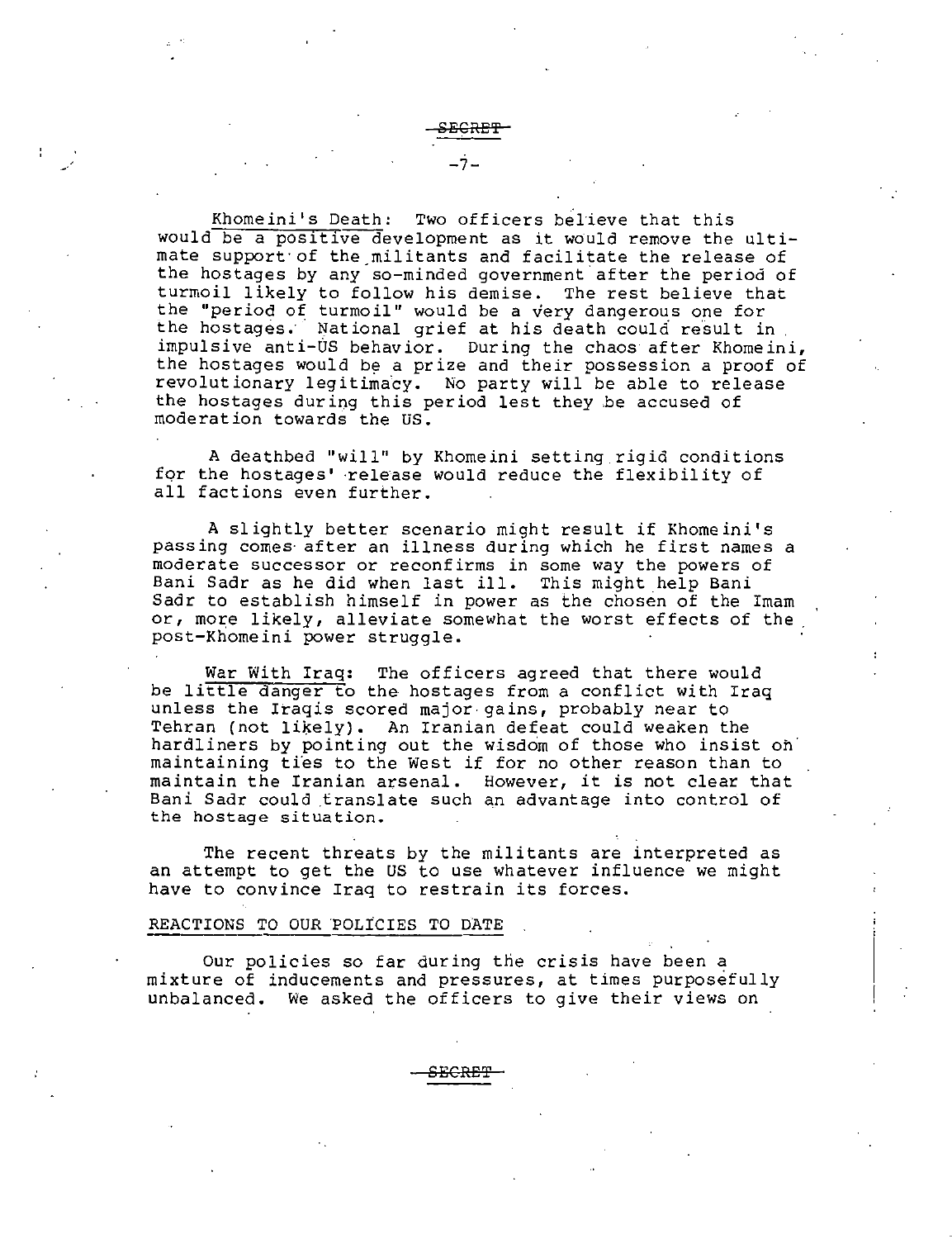Iranian reactions to our conciliation gestures and our sanctions policies in light of their analyses of Iranian<sup>-</sup> attitudes.

-8

**5ECitE!** 

Impact of a US Conciliatory Posture: Most of those interviewed feel that our efforts to obtain the release of the hostages by assuming a conciliatory posture failed because these efforts were directed at the moderates, who never had a chance of succeeding. Khomeini, according to· this view, *is* the only Iranian leader with the power to obtain the hostages' release.

The majority feel that no conciliatory approach could or will work because Iranians regard conciliation as a sign of weakness which confirms their own perceptions of righteousness and relative strength. Conciliation is disdained in the Iranian approach to bargaining, and in any case, the concessions and arguments we offered were more relevant to the ethos accepted during the Shah's .<br>reign.

Moreover, *in* the current fragmented Iranian political situation, moderation by an Iranian on the hostage issue threatens revolutionary unity and· *is* thus dangerous. Our negotiating tactics, emphasizing conciliation, compromise and trade-offs have been irrelevant in the Iranian context. They have made no impression on those decision-makers whose primary goal *is* to cleanse Iran of US influence. To reach accommodation would contradict revolutionary ideology. At present, our people are hostage to an anti-US consensus. Until that consensus shifts, due to changes in internal Iranian politics or to changes *in* the perspective of the leadership, the content of any negotiating package is largely irrelevant.

Reaction to Sanctions: Most believe that the current level of sanctions will do nothing to free the hostages but will provoke defiance and could weaken the moderates, forcing them to adopt a harder line to promote unity. There is also general agreement that US threats of force have no credibility to Iranians because we have not demons'trated our willingness to take. such measures. *Given* this lack of credibility, it would be better to *avoid* such threats.

SE<del>CRET</del>

 $\left| \right|$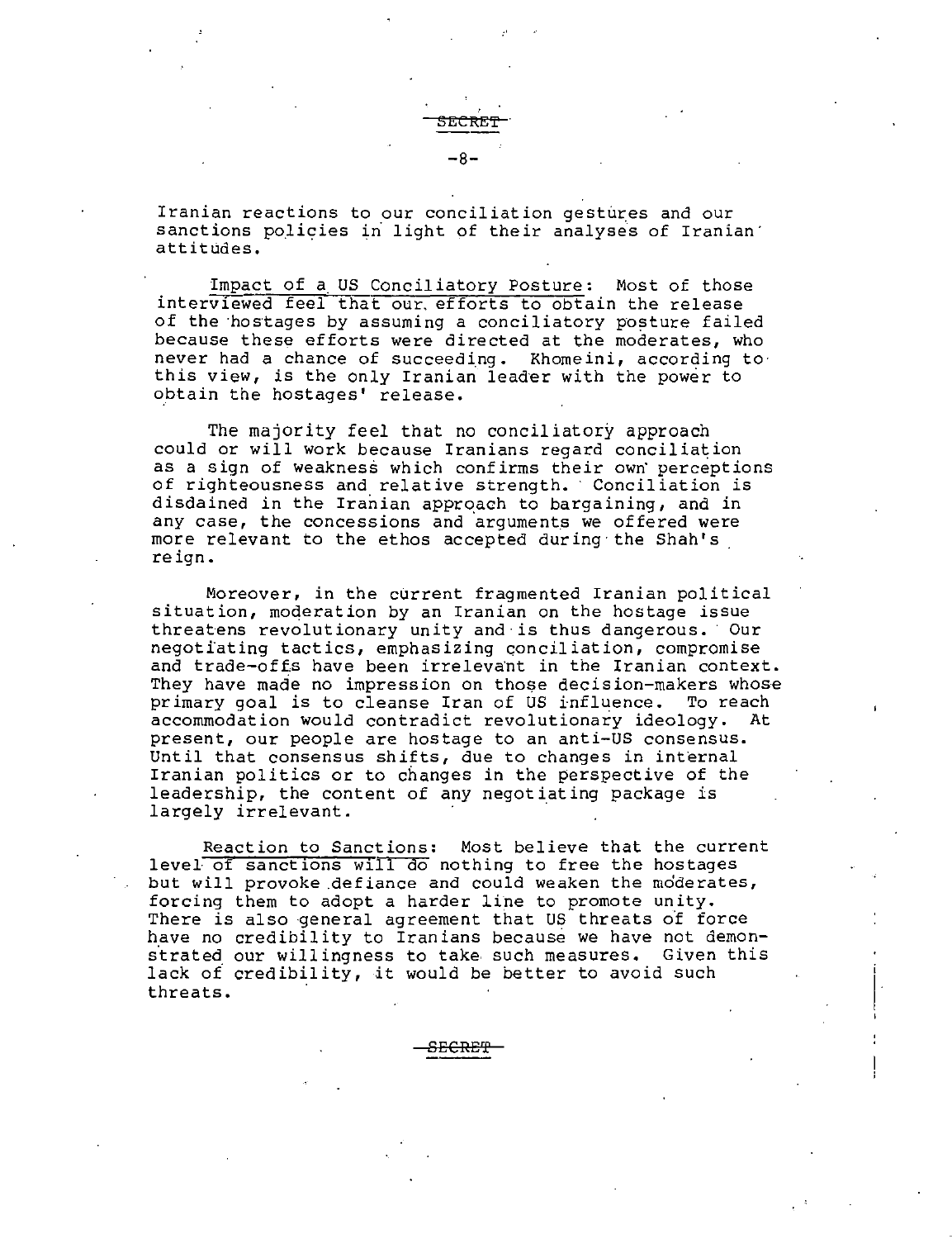$-9-$ 

It was pointed out frequently that a further problem with our credibility has been our consistent public posture that the lives of the 53 are of paramount importance. Khomeini and the militants are continually told of the high<br>value we place on the hostages. This makes them even more value we place on the hostages. intransigent, for the satisfaction of humiliating the US an important objective-- increases in direct.proportion to the attention we pay to the hostages' well-being. Some feel that·the US erred in not informing the Iranians at the beginning that there are some things more important to us than the lives of the hostages, thus reducing the Iranian<br>perception of their leverage over us and increasing the credibility of any sanctions we might wish to impose.

Those who favor sanctions believe we should proceed on the basis of a long-term strategy which enjoys prior Congressional support and the active cooperation of our allies. The Iranians should be able to see what is coming and understand that the process wili continue. (Some feel sanctions would be effective if simply implemented rather than announced in advance.)

Sanction proponents argue that actions which put pressure on the general population might serve to reduce<br>support for the militants from outside the Embassy. This support for the militants from outside the Embassy. would increase their sense of isolation and help produce a state of siege mentality within the Embassy, more like a classic hostage situation.

Many of the respondents agree that the stoppage of visa issuance would have a beneficial effect, although some believe that it does the most harm to the middle class moderates who are essentially powerless. But others point out that it strikes at the extended family system and the practice of partibazi by Iranian leaders and that this effect would be multiplied if our allies take similar action. However, maintenance of a strict visa issuance However, maintenance of a strict visa issuance policy for too long could be counter-productive because it would prevent large numbers of Iranians who might otherwise be well disposed towards the US from contact with the US. All are opposed to the indiscriminate expulsion of Iranians already *in* the US as inhumane and harmful to Iranians sympathetic to the US whose support and good will we might need in any post-Khomeini period.

**SEERE'i'**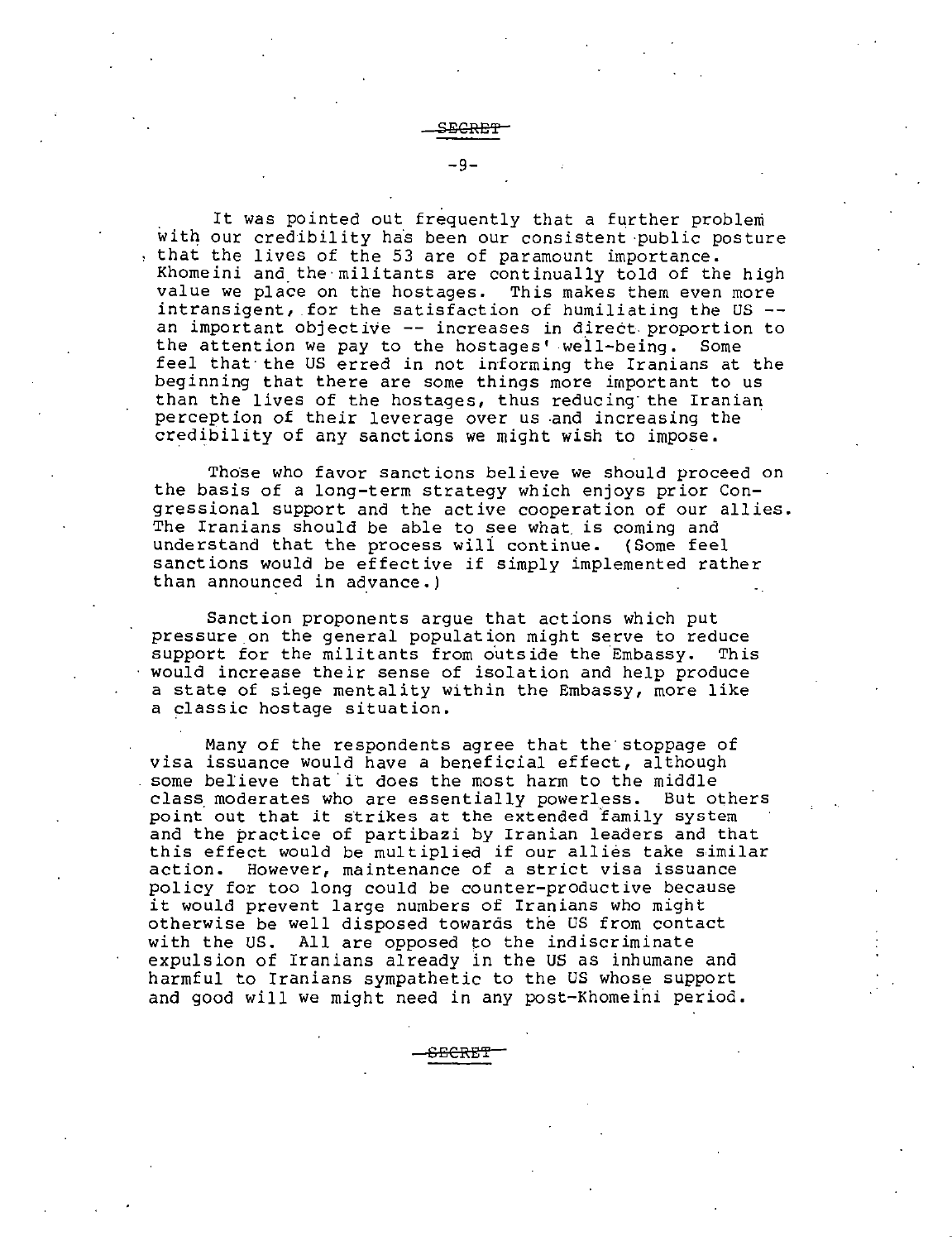Those who oppose sanctions believe that they cannot resolve the crisis at all, and certainly not within an

**6BCRE':P** .

-10-

acceptable period. They point to the consistent failure of sanctions, by themselves, to resolve other international issues. In general, these officers favor other courses, either forceful or conciliatory, as more efficacious.

Most agree that any sanctions will initially rally the nation to the revolution and damage the position of the moderates while facilitating that of the hardliners. They agree that no sanctions can hope to be effective without the active support of our allies and they doubt that such support will. be forthcoming. Indeed, if we push sanctions and the Europeans hang back, this will strengthen the perception of US weakness.

Political and economic isolation of Iran, the ultimate effect of sanctions, will first produce defiance and calls for unity. It eventually could produce pressure on Khomeini to release the hostages from those who recognize a need to deal with the world. However, it could also strengthen those who want to erase Western influence, causing Iran to turn in upon itself.

A blockade/mining might produce a similar political and economic isolation of Iran and could serve as a demonstration of our strength. However, none of the officers believes a blockade would be effective in resolving the crisis. It could lead to trial, imprisonment and hence, ·<br>dispersal, of the hostages. Its costs to other US interests in the region and in terms of the global supportfor us in the hostage crisis and on our position on Afghan-<br>istan are seen to be enormous. It could invite a compliistan are seen to be enormous. cating confrontation with the Soviets and other countries. It could engender wide-spread and deep anti-Americanism throughout the Islamic world, divert attention from Soviet actions in Afghanistan, endanger our people in the area and detrimentally affect our general strategic and military. interests in the area. It would be effective in the longterm only if it cut off nearly all food and oil income and was accompanied by breaks in other transport links. We have attached a more detailed paper on the blockade option, prepared earlier, at Tab A.

S<del>ECRET</del>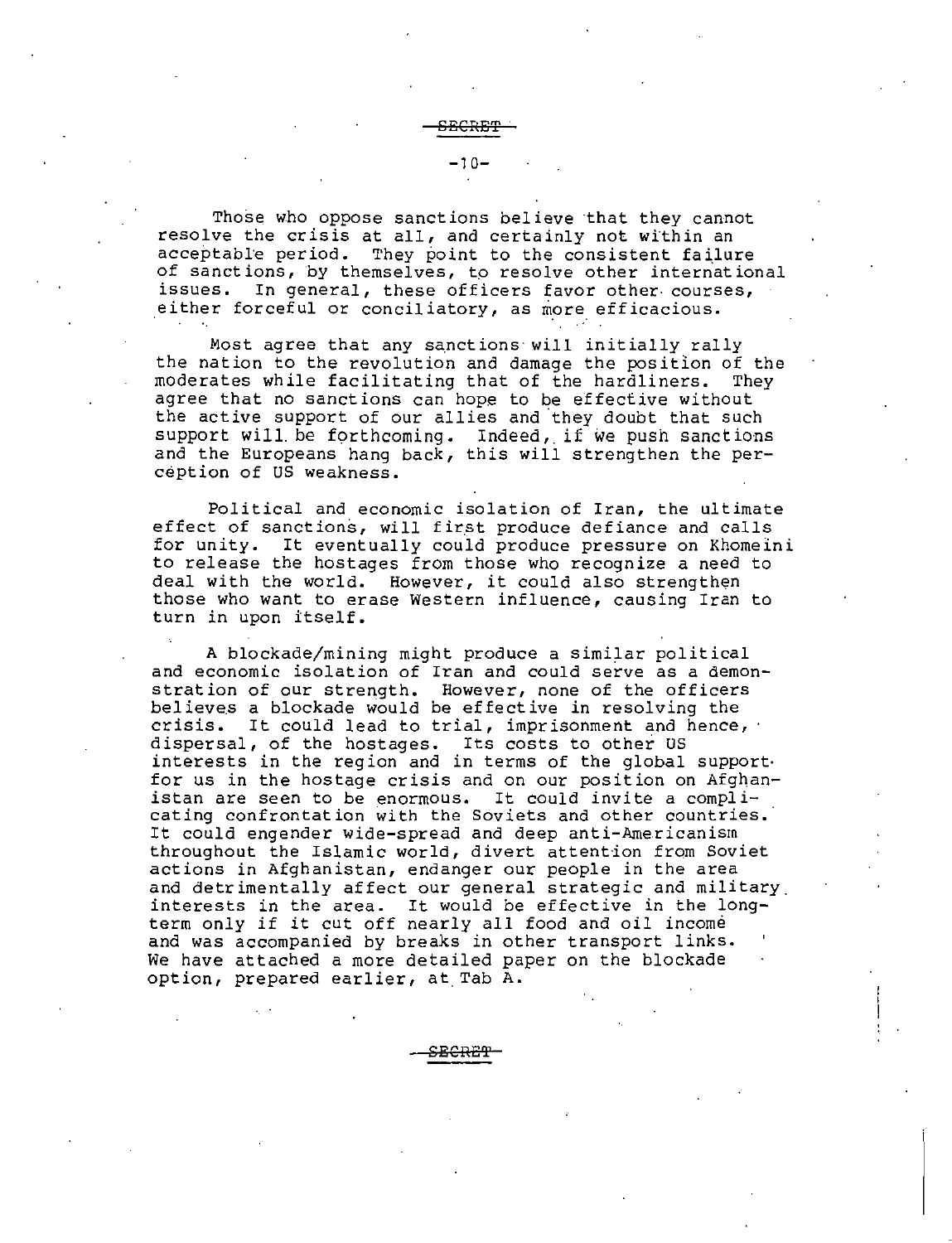-11-.

None of the officers advocated using military force as a sanction (as opposed to a rescue attempt); All agreed that the Iranian reaction to the death of their people or. the destruction of their property would be execution of some or all of the hostages. (Not so much because they hold property such as refineries or airbases in such high regard, . but because an overt act of this kind would force them to act against domestic pressures.) If military force were used as a sanction, Iranians would perceive themselves as the injured party and morally justified in stiff retaliation. Other countries might rally.to Iran's position.

A significant conclusion from the analysis offered above is that, with our extraordinary cultural differences, *it* is very easy for Iranians and Americans to talk past each other. American values  $-$ - the Protestant ethic with its assumptions about merit and morality...the give and take of rational negotiations that result in gains for both sides...the possibility of equality...respect for hard truth...the belief in our ability to control our own destiny...the protection offered by institutions enshrined in a Constitution...the security offered by a history of strength and success... our very optimism -- all are as misunderstood by Iranians as their values are misunderstood by Americans.

- When we sound reasonable to ourselves, we sound weak to them.
- When we expect credit for dealing in good faith, they look for hidden meanings.
- When we place trust in an impartial institution like the UN and the Commission, they perceive a target for manipulation to be used to one or the other, but not both, parties' advantage.
- When we take step by step approaches, they perceive a lack of resolve.
- When we make menacing statements, they look to our actions since words are not taken at face value.
- When we say we accept their revolution and wish to continue a productive relationship, they see a  $con$ spiracy in our efforts to rebuild an embassy that once.dominated them.

i

SECRE9?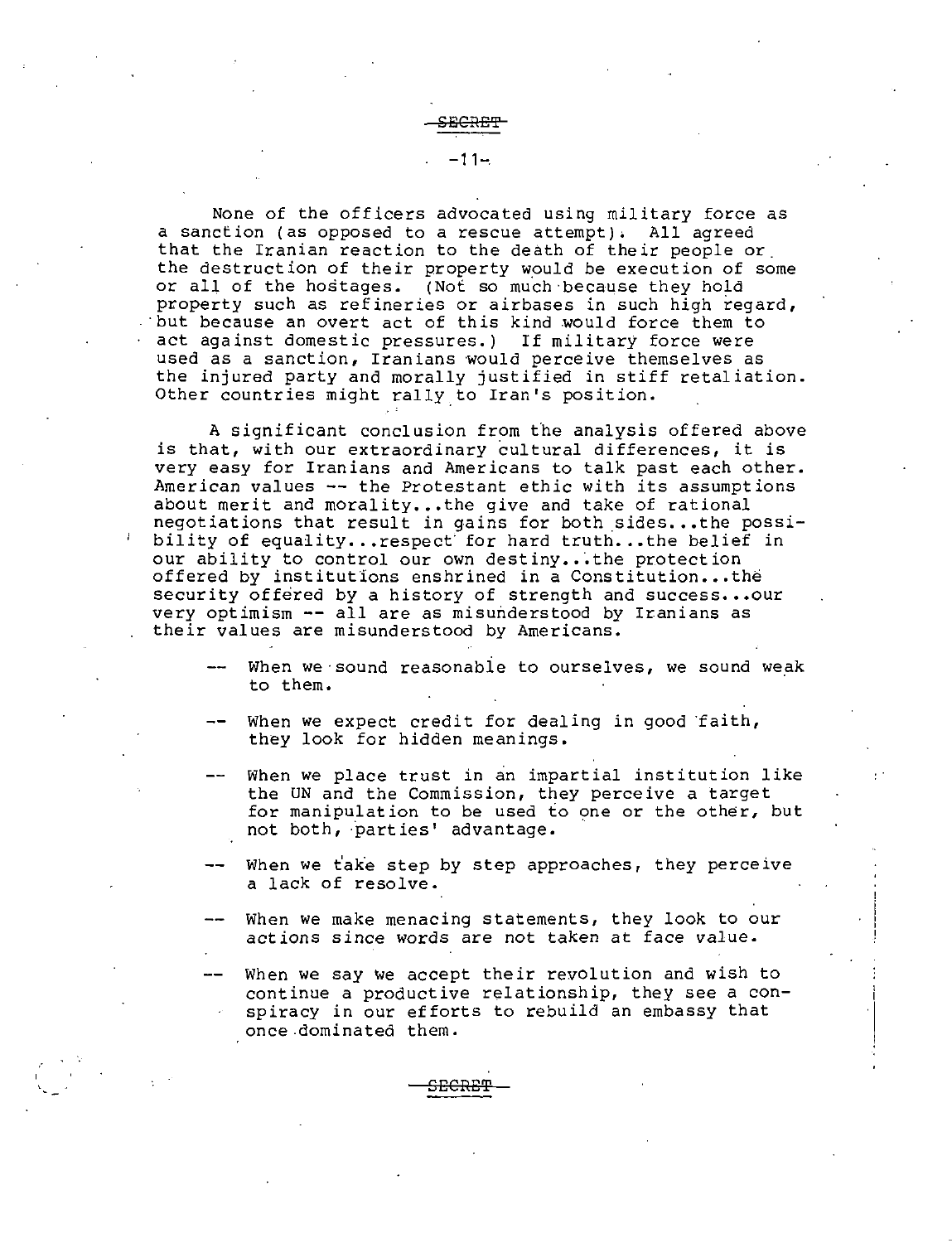<del>ECRET</del>

# -12-

When we shake an ominous fist at their refineries, ports or cities, they seek refuge *in* moral righteousness and defiance because of their ambivalence about the value of such Western structures.

In sum, *in* psychological terms, we should not approach the negotiations *like* a classic bargaining situation; we should not expect concessions for concessions; we should not expect graduated pressures to work with the Iranians any more than they worked with the Vietnamese. Nhat we would do if we were in their shoes is irrelevant.

A second significant conclusion is that the future of the hostages depends primarily on the evolution of Iranian politics; the outlook points toward increasing strength by the hardliners, but a resolution of the issue by the hardliners is not excluded. Our ability to affect Iranian politics in a positive sense is limited; overt US pressures tend to undercut the moderates,<br>whose role is already weak. There is no option which can ensure the safe release of the hostages in the foreseeable future.

A third conclusion is that their one point of vulnerability is concern. for the future of their revolution,

# OPTIONS FOR THE FUTURE

The experts' views on how best to end the hostage crisis turned primarily on their assumptions about fundamental objectives for US policy in this crisis. Those whose overriding goal is the return of the 53 unharmed conclude that.a policy of trying to negotiate and keeping our patience is the most. suitable. Those who *believe* other fundamental US interests· (such as national prestige and honor, the need to deter future terrorists, our ability to concentrate on other foreign policy goals) are being seriously undermined due to the continuation of this crisis, and give relatively less weight to enhancing the chances of the eventual safe return of the hostages, favor a tougher approach which could lead to the use of military force. Two believe a policy of hardened sanctions and manipulation of Iranian attitudes eventually might produce enough pressure on Iran so that the hostages would be released with our national interest intact.

The above analysis is based upon our interviews.

Based on this analysis, we have constructed four options for action. All of these were not discussed with those inter-<br>viewed. Their elements are not necessarily mutually exclusive. Their elements are not necessarily mutually exclusive. They are four distinct perspectives on how to proceed.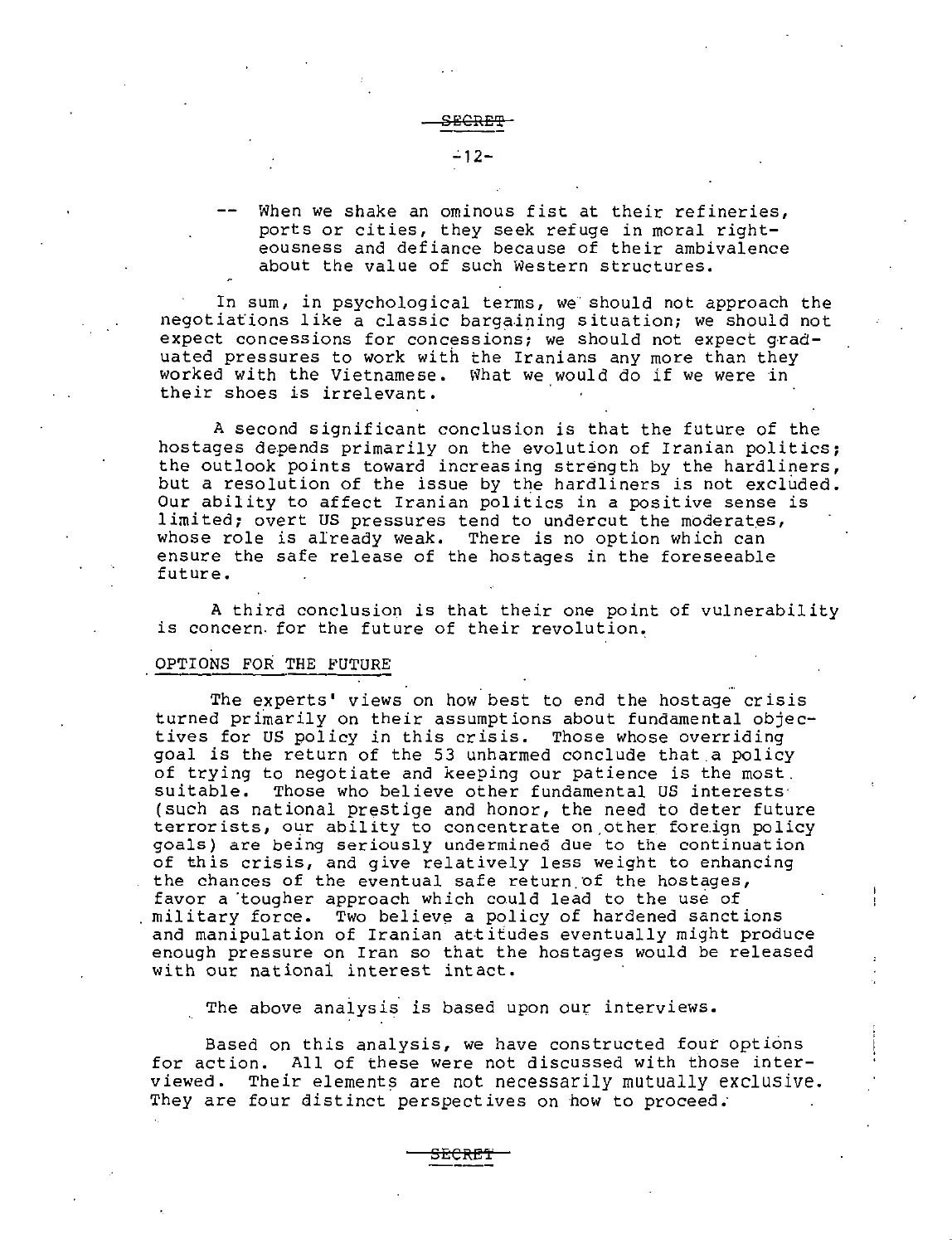I. The Patient Approach: Maintain what sanctions we have already imposed but leave open a channel of communication with the Iranians. Other suggestions under *this* general heading include:

- concentrate on maintaining a dialogue with the moderates which would enable us to work out with them a scenario for release of the hostages by<br>the Parliament. (The idea of a parliamentary government continues to be strong among the Western-educated in Iran. Moreover, one of two strong but competing traditions of Shia Islam holds that the people, rather than a single religious leader, should be the ones to make the decisions of government. However, the parliamentary idea draws its inspiration from Western models and is essentially secular. The religious leadership can be no more comfortable with an independent parliamentary government than it was with the monarchy.)
- initiate a dialogue with Mohammed Bedjaoui of the UN Commission to: gradually reactivate the Commission; communicate our continued interest<br>in a peaceful solution; attempt to convince Bedjaoui to reach the clerics and underscore the damage being done to the revolution by the continuation of the crisis.·
- appeal to Khomeini in Islamic terms. This envisages using an Islamic figure with good revolutionary credentials as a channel of communication to convince Khomeini that keeping the hostages is preventing the Islamic revolution from succeeding in Iran or from spreading to other countries.
- negotiate directly with the militants. We would *have* to *have* something to offer them in order to generate a meaningful dialogue. We could arrange to have them invited to speak before a Congressional hearing once the hostages were released. None of those interviewed believe this would work.
- In a dramatic gesture, send Andy Young to Tehran to speak before the·Majlis and admit our past wrongs, a possibility raised by one officer.

**SECRE':P**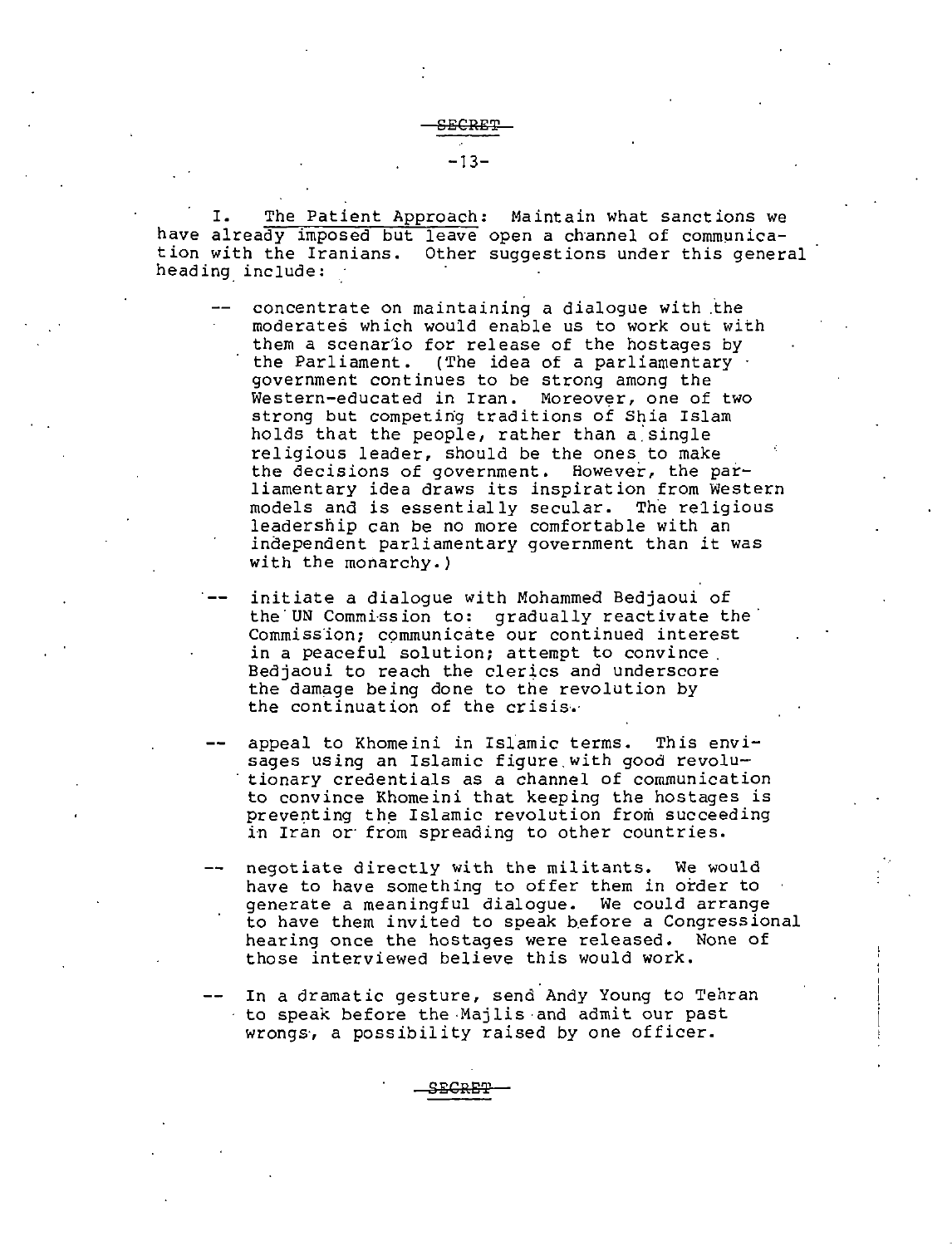Most of those interviewed feel that our efforts to obtain the release of the hostages by assuming a generally conciliatory posture would appeal only· to the moderates, who are in any case unable to prevail. In addition, most believe that the conditions which led to the misfire of our previous attempt to win the hostages' release by dealing with the Iranians in a straight-forward, understanding and perfectly rational way, still apply. They would still see us as weak; no one except the moderates has any incentive to let the hostages go: internal conditions remain chaotic and the hostages are still a unifying force for the revolution, rather than a threat to its success. Others point out that as a unifying force, the hostages are a diminishing asset. The crowds outside the Embassy are smaller; the vote in the Revolutionary Council was'close. The hostages remain, however, a useful manipulative device *in* internal power struggles; a route to the ear of Khomeini; and a symbol Khomeini can use to rally revolutionary fervor.

II. Combination of Openings and Pressure: This approach contains a mix of increasing pressure and calculated openings to which the Iranians could respond if. the tension became too strong. It advocates squeezing the Iranians in a step by step and public way until they yield. If the Iranians do not bend, .the ultimate result of this strategy would be the use of military force --possibly mining, a blockade or strikes against selected targets.

If the Iranians respond favorably to this pressure, we could offer any of the incentives .listed in the previous approach to spur them toward more movement and eventually give them an out.

There still remains a range of non-military sanctions<br>we could impose in a graduated way against Iran. In which we could impose in a graduated way against Iran. addition, we could seek further support in the UN and from our Allies whom we would expect and pressure to join us in imposing the full range of sanctions.

The combination strategy holds some advantages, parti-<br>ly in garnering domestic support for our policy. It cularly in garnering domestic support for our policy. might also convince Iran of our resolve and ultimately isolate them -- especially if our efforts to gain allied and global support for our actions were successful.

However, this combination strategy seems more attuned to Western than Iranian realities. The implied ultimate threats -- the destruction of their infrastructure, the mining or blockading of their waters -- do not overcome their self-righteousness, ambivalence about their own industrialization, and doubt about American will.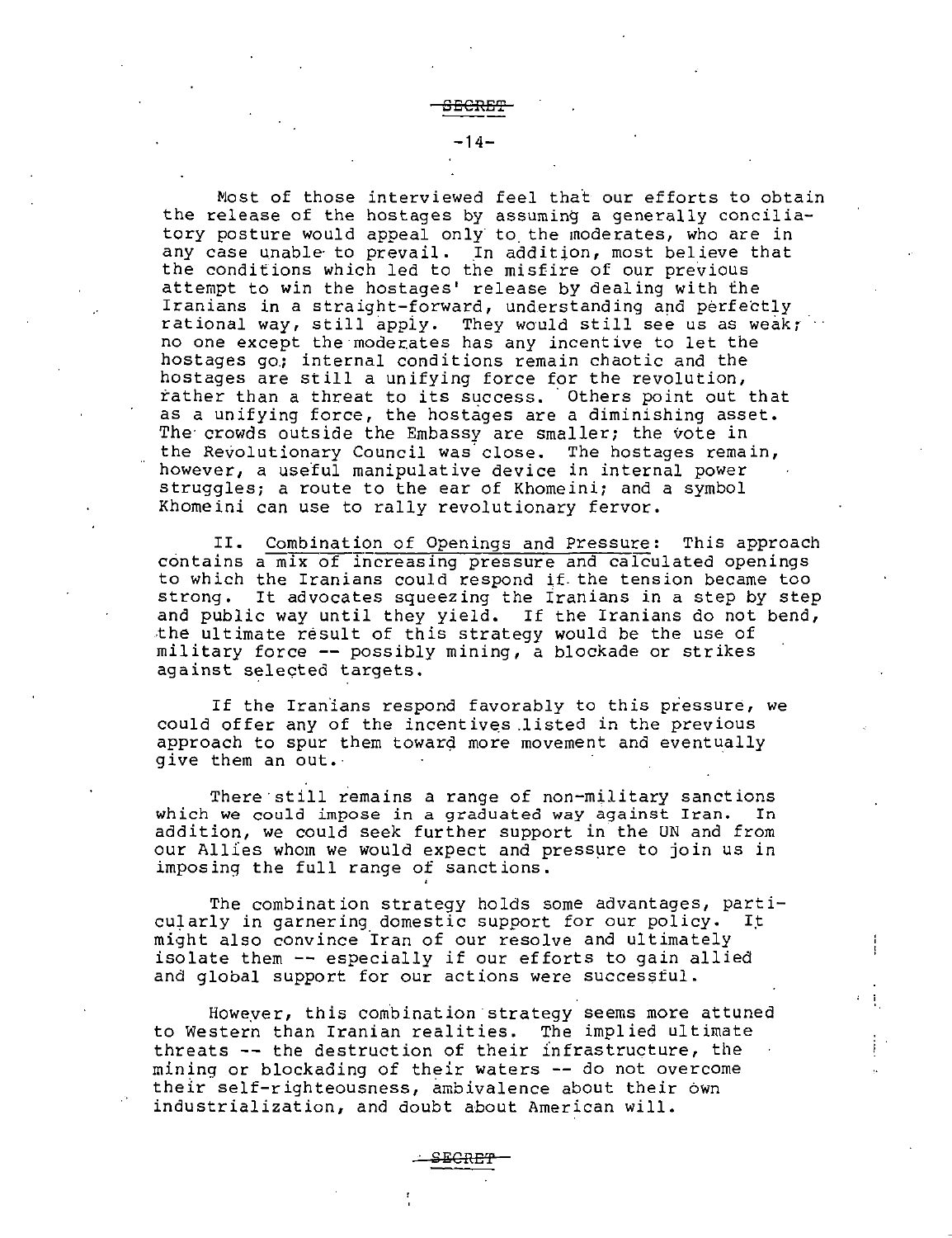#### -15.:.

- They have ambivalent feelings about many of the .industrialization projects built under Western tutelage under the Shah's reign.
- A mining or blockade is a long-term solution, at best.
- A blockade/mining could do as much damage to us as to them. They understand this. They are a .patient people who have been most ingenious throughout history.in surviving and even thriving on external pressure.

III. "Playing for a Break:" An alternative strategy contains some elements of the above sanctions/inducements approach, but is better oriented toward the Iranian mindset. It would direct pressure toward threatening the revolution, the only threat which has produced any sign of flexibility in Khomeini.

"Playing for a break" attempts to place us in a position of strength to maximize the possibility of success after the early May elections when the hardliners will be building their strength and Iranian politics will be in a state of flux. It is quite likely, as our analysis of political prospects indicates, that the hardline IRP, which Beheshti heads, will have a pre-eminent or even majority position in the majlis. We should thus not focus our energies on putative alternative power centers such as Bani Sadr and Ghotbzadeh who are unable to deliver on their promises.

Presumably, even a hardliner such as Beheshti will want to succeed where others have failed -- particularly in consolidating the revolution's ethnic, political and economic aspects.

Rather than seek to persuade Iranians, and particularly those Iranians, that we can eventually be their friends, which differs fundamentally from their tightly held beliefs, we should ·maximize the probability of reaching Beheshti and others by playing on their fears and persuading them only that, after the hostages are released, we

**SEGRE'f"**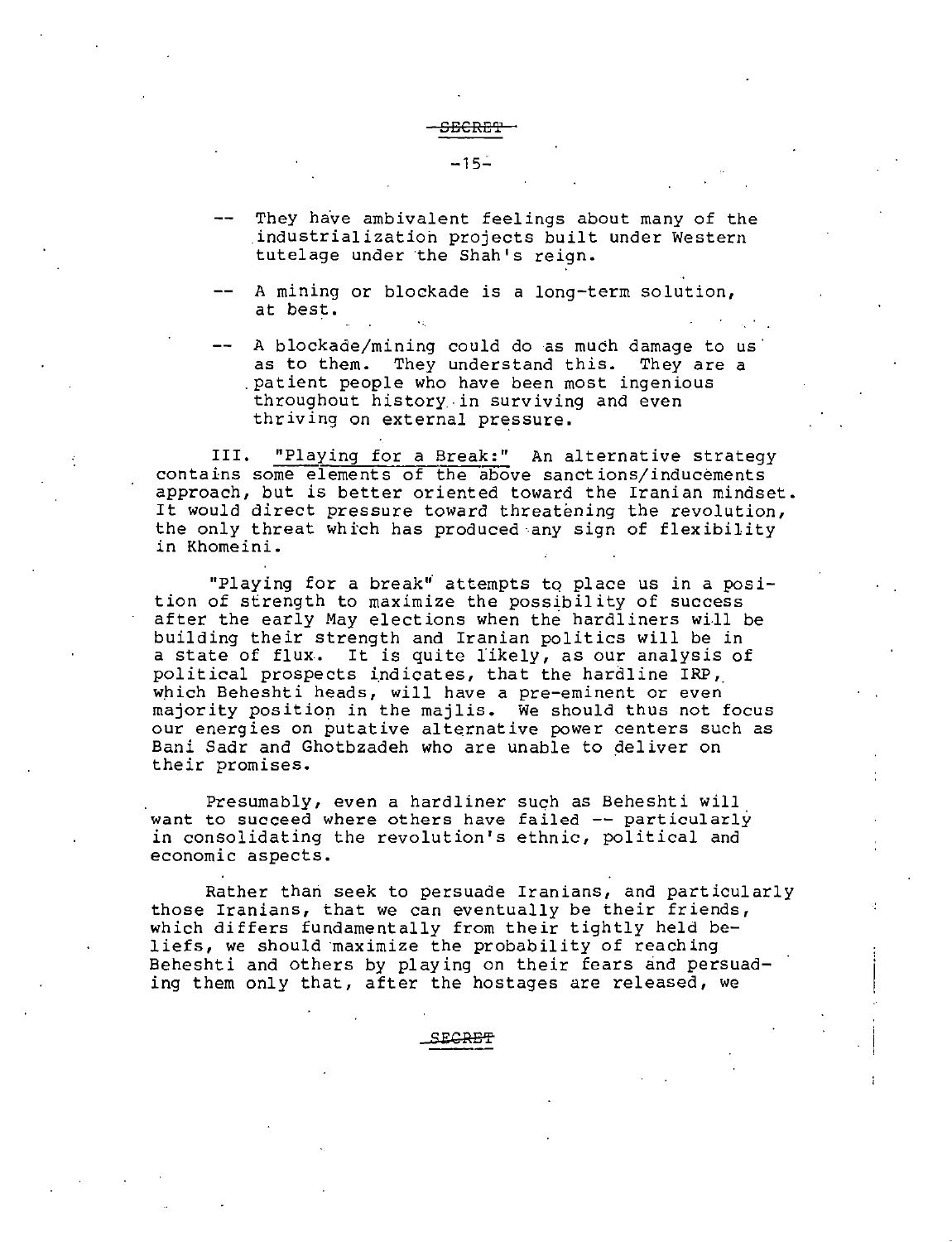$-16-$ 

will not be their enemy. They are predisposed to believing that the "foreign hand" is all powerful and ever present; that we are both capable of and willing to subvert the revolution; that all relationships are manipulative and the US can manipulate events to its own end.

If we can convince Beheshti, Khomeini and other powerful clerics that our actions are a clear and present threat to their chances of consolidating the revolution, they will have an incentive to find a solution. Our tactics would be an unbalanced package of inducements and mostly sanctions, covert and overt. We will have to be more rash and manipulative than is our preference in order to lend credibility to our ultimate ruthlessness.

Militating against a favorable Iranian response to this approach, as to others, will be the same political pressures and developments which prevented Bani Sadr from releasing or<br>accepting custody of the hostages. The Iranian political accepting custody of the hostages. scene will remain chaotic and confused and the government will be unable to respond effectively to the nation's prob-<br>lems. In these circumstances, possession of the hostages In these circumstances, possession of the hostages will remain a useful tool for maintaining revolutionary unity and diverting concerns of the people from their own problems. Any attempt by Beheshti to release the hostages would offer an opening to his enemies to revive tales of his Western connections and attack him for lack of revolutionary zeal. Ultimately, it is Khomeini who must be convinced that the threats posed to the. revolution by our policy exceed the advantages of holding the hostages. And Khomeini *is* famous. for his stubbornness.

This approach moves away from a step by step strategy<br>to which the Iranians tend to react with defiance, and which pressures us to take actions which might endanger the hostages. "Playing for a break" tries to use pressure in different ways which threaten Iranian vulnerabilities.

Under this option we would seek to position events by mid to late May, before the Majlis convenes, in a way which maximizes the uncertainty and concerns of the hardliners who are likely to dominate the Parliament.

SECRET

In our public posture, stop emphasizing threats. (which ring hollow} and inducements (which sound·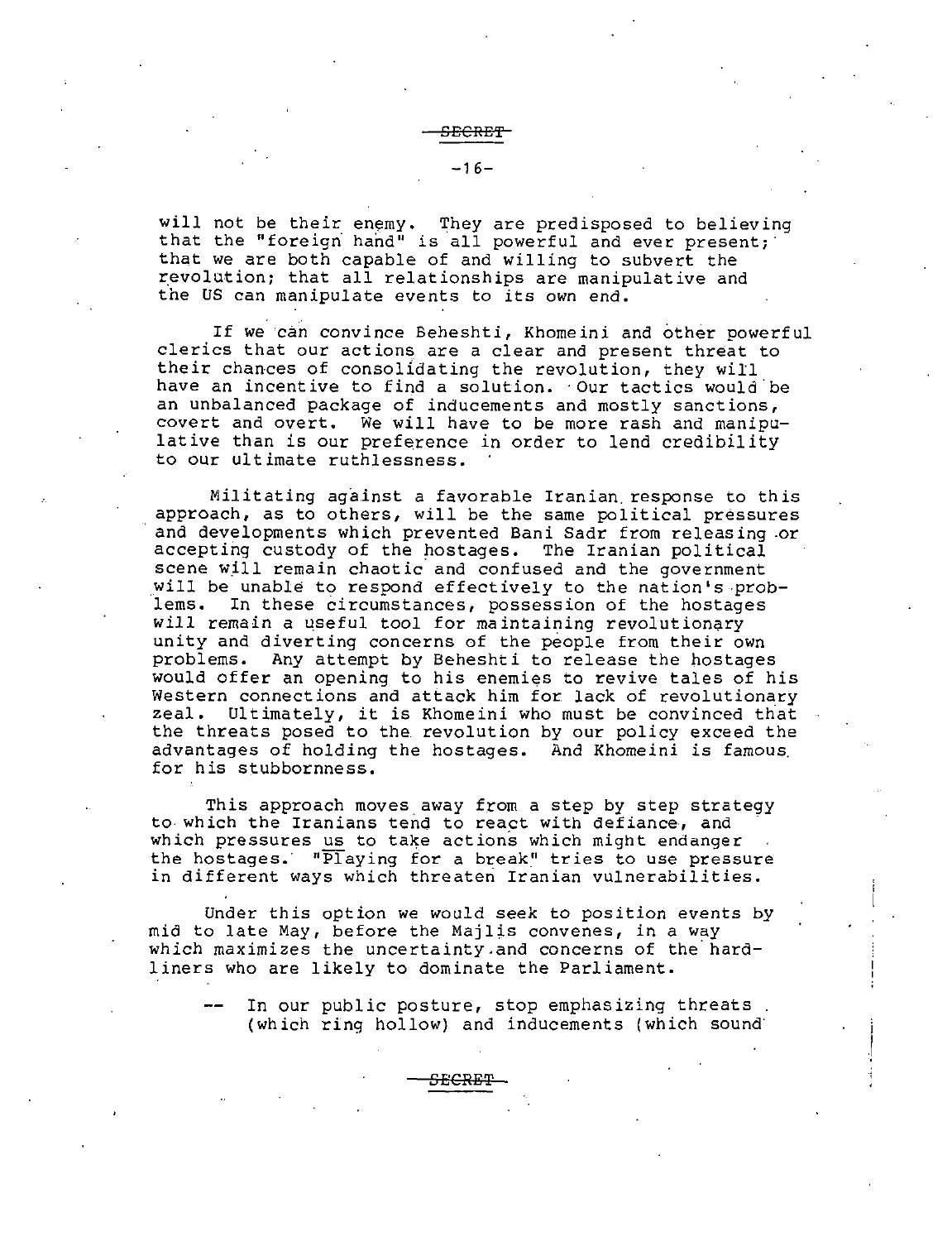weak or, in the case of an implicit US security mantle·, sounds like *a* devious American way of regaining control of Iran). Instead, if possible in us domestic terms, an ominous public silence and refusal to discuss our future steps would be used.

~ECRE.'l? -17-

We could impose additional sanctions (non-military). But we should do this without prior announcement. This could lead to some alarm in Tehran -- to surprise at new measures and to an increased uncertainty about what else was up our sleeve. Other overt pressures which we could use include:

- o getting the allies on board on economic sanctions, before they are announced. These efforts must be completely private every appearance of allied foot-dragging weakens our position.
- o isolating and shaming Iran further by getting the allies to impose some political sanctions, such as cutting off visas for Iranians or shutting down *civil air* connections. This would emphasize that. Iranians are seen as undesirable and uncivilized so long as the hostages are held. It could produce pressure on the leadership through the partibazi system.
- o to the extent our other interests and the Iraqi outlook allow, make a visible but not previously announced gesture toward improving. relations with Iraq.
- o use private channels, preferably an Islamic ·figure-with good revolutionary credentials, to argue. with Khomeini, Beheshti or others that keeping the hostages is preventing the revolution from succeeding in Iran and from spreading to other countries.
- We could also consider a range of covert options. In an Iranian context, the advantage of covert options is that although the Iranians will

مبتحصة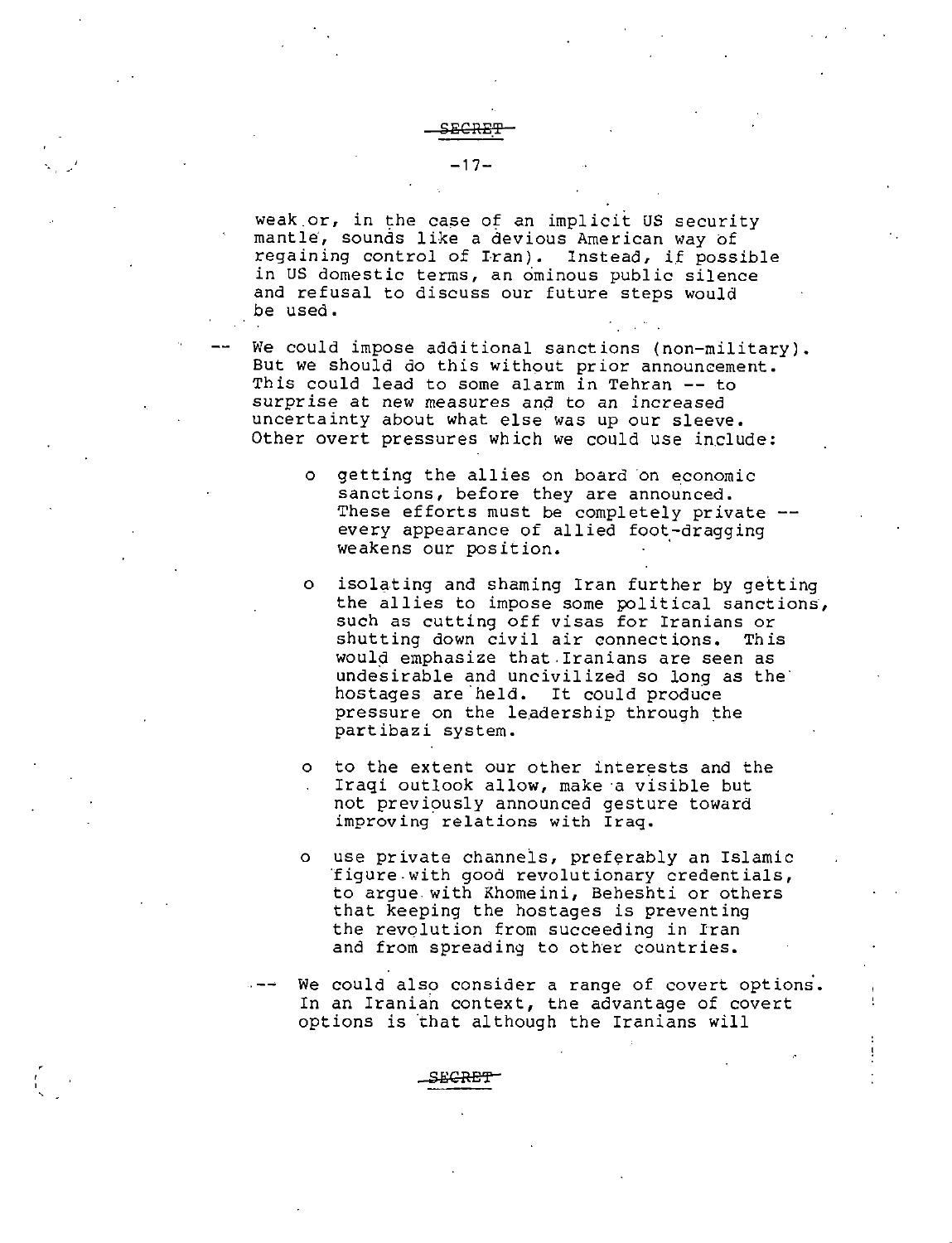$-18-$ 

assume that we are playing a subversive role because of their belief in the conspiracy theory -- we will not have admitted such a role and the reaction from·the Islamic world would be correspondingly muted. Also, the chances ·of increased maltreatment of the hostages are somewhat diminished if we do not publicly affirm the disruptive role we are playing. We might:

- <sup>o</sup> disrupt their economy through covert sabotage against such installations as 'the Shiraz refinery, which produces for domestic needs.
- o jam or otherwise disrupt· Iranian communications for one day, arbitrarily, to demonstrate our ability to manipulate events. If possible, sabotage power generating systems in major<br>cities for discrete time periods. (These cities for discrete time periods. periodic blackouts/communications disrup tions were a highly effective tool during the revolution -- they were perpetrated by the revolutionaries to give the impression of government weakness.)
- <sup>o</sup> covertly assist Iranian separatists and dissidents. Let it be known through radio and other means (but unattributed) that foreign assistance *is* being given to the dissidents.
- o in a carefully orchestrated covert *media campaign,* undercut Iranian self-righteousness and self-confidence by shame.
	- Make known misdeeds perpetrated in the US in Khomeini's name by Iranian diplomats; emphasize continuing corruption (blackmarkets, drug smuggling, the loss of revolutionary.purity) and the resulting deterioration of the revolution; and suggest that Khomeini and Beheshti are being manipulated by the militants who answer to the Soviets.

. !

**SECREP**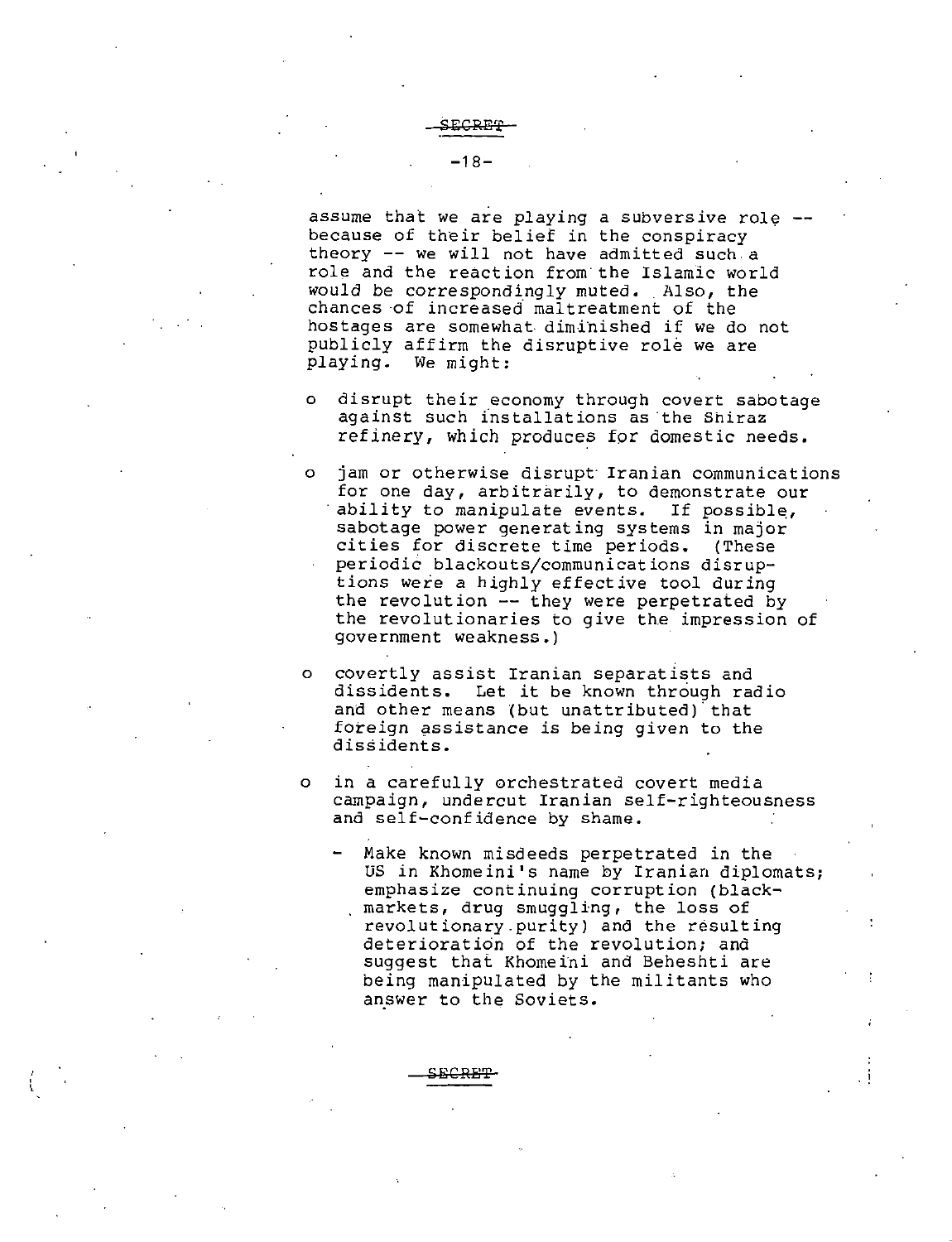Suggest the Soviets and Iraq or the Soviets and the US have a secret agreement to divide Iran.

If we perceive this pressure is reaching Beheshti, Khomeini or others in a strong position to influence events, we might consider a calculated opening which they might use as a device to release the hostages. If they do not respond positively and immediately, we should withdraw our inducements.

The main attraction of the "playing for a break" scenario is that it offers a strategy directed at Iranian vulnerabilities which is less dangerous to the hostages than any military options. It would require time, while the Parliament debated but time we may have *in* terms of the current health of the hostages, if not in terms of public opinion here.

There are no cost-free options *in* this crisis. Since this option depends on secrecy, public silence about our strategy, and time, it will require an extraordinary act of will to resist mounting public demands for explanations of our position,, and mounting impatience with a non-military and apparently static position. It would require an official public posture -- uniformly and consistently adhered to by spokespersons and officials -- that we have taken a series of strong actions and may take more, that we are waiting for them to work, that the Iranians understand this is an ex ·tremely dangerous situation, and that there will be no public statements on further measures while the Iranian Parliament debates the issue. On background, we would make it clear that for the coming weeks, we are following a policy of soft words and hard sticks. In "playing for a break" we would complicate our own domestic problems, since the verysuccess of this strategy depends on its secrecy -- the mystery and uncertainty it produces in the Iranian leadership. And it will make more difficult any future relations with Iran  $--$  although less than overt military moves.

If this course is not successful after two-three months, we would be back to where we are now with even greater mounting pressure within the US for military action.

A Rescue Attempt: A majority of those interviewed volunteered the idea of a rescue attempt. They believed

 ${\tt s}_{\rm ECHET}$